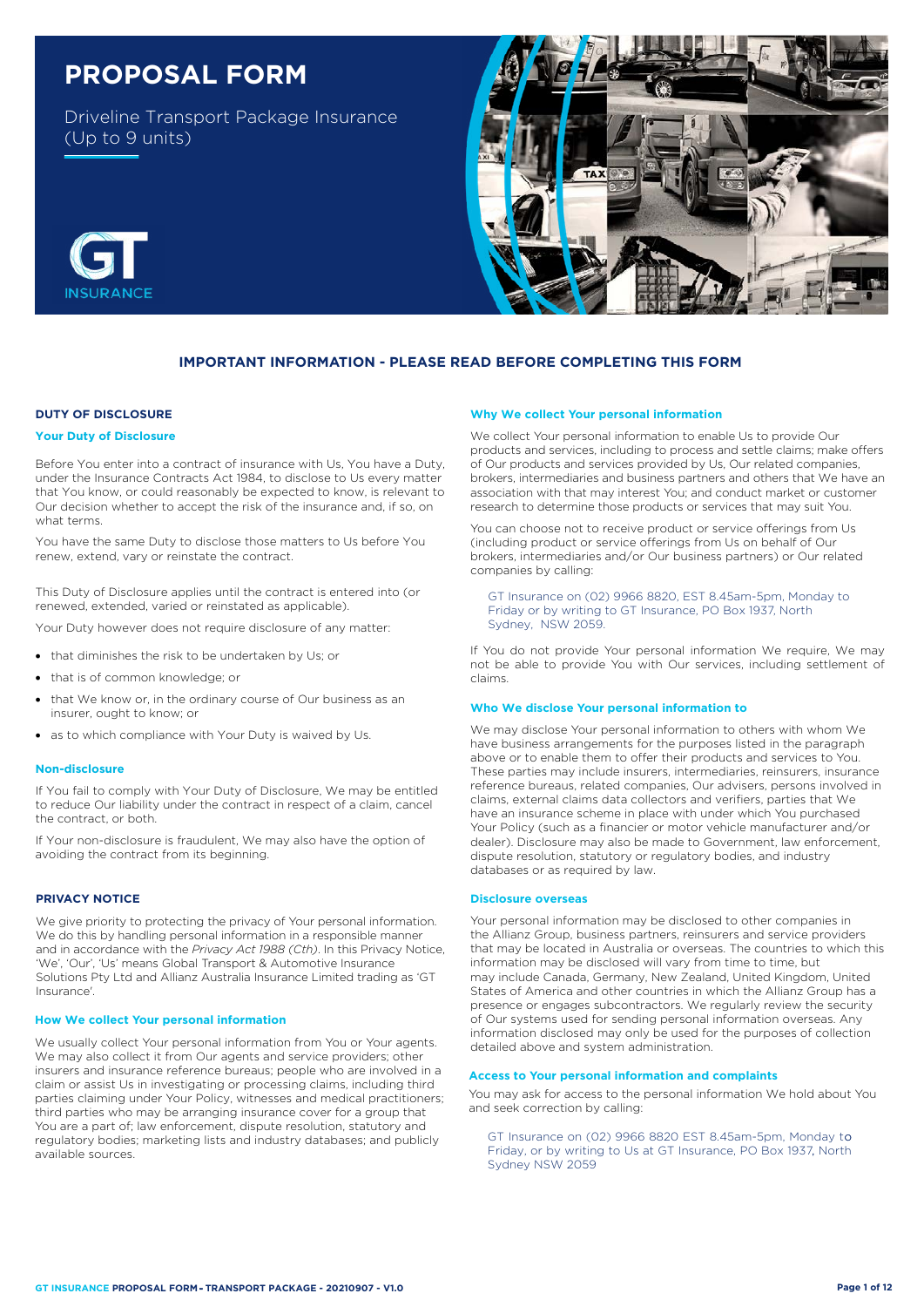Our Privacy Policy contains details about how You may make a complaint about a breach of the privacy principles contained in the *Privacy Act 1988 (Cth)* and how We deal with complaints. Our Privacy Policy is available at [www.gtins.com.au](https://www.gtins.com.au) and [www.allianz.com.au](https://www.allianz.com.au/about-us/privacy/)

#### **Telephone Call Recording**

We may record incoming and/or outgoing telephone calls for training or verification purposes. Where We have recorded a telephone call, We can provide You with a copy at Your request, where it is reasonable to do so.

#### **Your Consent**

By providing Us with personal information You and any other person You provide personal information for, consent to these uses and disclosures until You tell Us otherwise. If You wish to withdraw Your consent, including for such things as receiving information on products and offers by Us or persons We have an association with, please contact Us.

### **GENERAL INSURANCE CODE OF PRACTICE**

The General Insurance Code of Practice was developed by the Insurance Council of Australia to further raise standards of practice and service across the insurance industry. The Code Governance Committee (CGC) is an independent body that monitors and enforces insurers' compliance with the Code.

You can obtain more information on the Code of Practice and how it assists you by contacting Us. Contact details are provided below and on the back cover of the Product Disclosure Statement or Policy Document.

GT Insurance on (02) 9966 8820 EST 8.45am-5pm, Monday to Friday, or by writing to Us at GT Insurance, PO Box 1937, North Sydney NSW 2059

For more information on the Code Governance Committee (CGC) go to <https://insurancecode.org.au/>

#### **SUBROGATION**

You may prejudice Your rights in relation to a claim made under this policy if without prior agreement from Us, You make an agreement with a third party that will prevent Us from recovering a loss from that or another party.

#### **DUTY OF UTMOST GOOD FAITH**

Every insurance contract is subject to the duty of utmost good faith which requires both the Insured and the Insurer to act towards each other in utmost good faith. Failure to do so on the part of the Insured may prejudice any claim made under the policy or the continuation of insurance cover by the Insurer.

#### **CHANGE OF RISK OR CIRCUMSTANCE**

It is vital that You provide Us with notification of any changes in Your risk profile which may be relevant to the terms and conditions of this insurance. This is including but not limited to changes in business activities and acquisitions which occur after the date of the Declaration.

#### **THE INSURER**

Allianz Australia Insurance Limited (incorporated in Australia); ABN 15 000 122 850; AFS Licence No. 234708 of 10 Carrington Street Sydney, 2000.

#### **THE UNDERWRITING AGENCY**

Global Transport & Automotive Insurance Solutions Pty Ltd (trading as GT Insurance) AFS Licence No. 240714 ABN 93 069 048 255 of Level 3, Suite 3.01, 213 Miller Street, North Sydney, NSW 2060 is an underwriting agency which specialises in arranging insurance in respect of Motor Vehicles and Mobile Plant and related insurances. GT Insurance acts as the agent of Allianz to market, solicit, offer, arrange and administer the insurance.

GT Insurance has a binding authority to issue, vary and cancel contracts of insurance and to deal with or settle claims on behalf of Allianz. If You need information about this insurance in the first instance, contact GT Insurance.

## **COMPLETING THIS FORM/QUESTIONNAIRE:**

**Please complete all sections in full and provide any requested attachments.**

- **This form may be printed and completed in handwriting or it may be completed electronically as an interactive pdf with fillable form fields. If completing electronically, please download to your local computer and complete using Adobe Acrobat Reader (Fill & Sign tool).**
- **If more space is required when completing this form, please attach a separate sheet.**
- **The use of the term 'You' or 'Your' in this form refers to an Insured and their subsidiary companies and other entities in which they have a controlling interest.**
- **The use of the term 'We', 'Our' or 'Us' in this form refers to the Insurer and its Underwriting Agency.**
- **It is important to refer to the relevant Product Disclosure Statement and Policy Document which sets out the terms and conditions of cover offered. Please contact your local GT Insurance office or speak to your Intermediary.**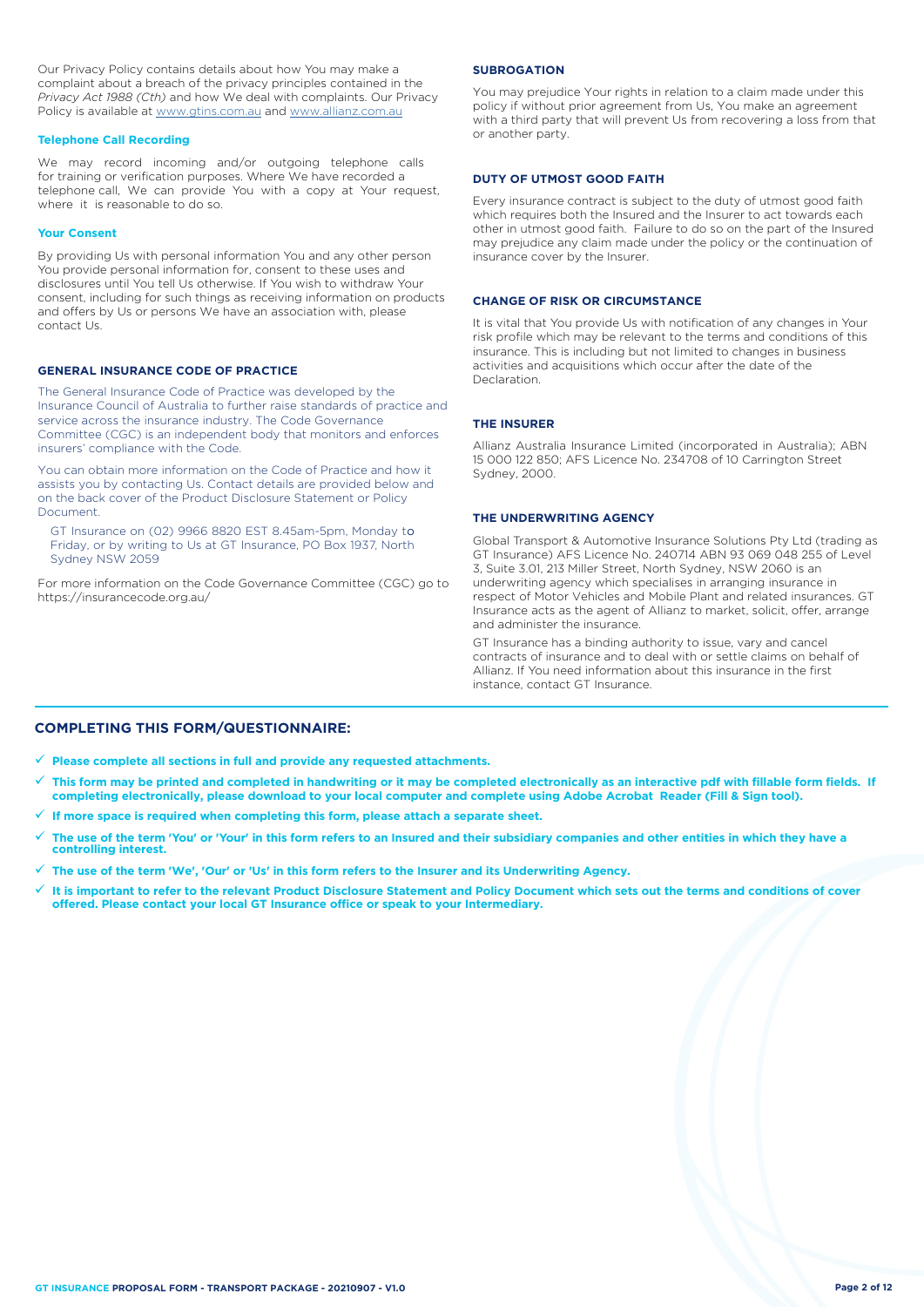# **Section 1. Your Contact Details**

| Business Name(s) & Trading<br>Name(s)                                            |                  |            |         |                         |                                         |           |             |
|----------------------------------------------------------------------------------|------------------|------------|---------|-------------------------|-----------------------------------------|-----------|-------------|
| Main Trading Company ABN<br>Australian Business Number (11 digits)               |                  |            |         |                         |                                         |           |             |
| Website                                                                          |                  |            |         |                         |                                         |           |             |
| Main Business/Depot Address                                                      |                  |            |         |                         |                                         |           |             |
| Suburb                                                                           |                  |            |         |                         |                                         | Postcode  |             |
| State or Territory                                                               | <b>NSW</b>       | <b>ACT</b> | ) QLD   | $\bigcup$ VIC           | )SA                                     | <b>WA</b> | <b>TAS</b>  |
| Do you operate from any other<br>depots/locations?                               | Yes              | No         |         |                         | If 'Yes', please provide the following: |           |             |
| Other Address                                                                    |                  |            |         |                         |                                         |           |             |
| Suburb                                                                           |                  |            |         |                         |                                         | Postcode  |             |
| State or Territory                                                               | <b>NSW</b>       | ACT        | $)$ QLD | $()$ VIC                | $\sum$ SA                               | <b>WA</b> | <b>TAS</b>  |
| <b>Section 2. Your Business Details</b>                                          |                  |            |         |                         |                                         |           |             |
| Description of Your business /<br>occupation                                     |                  |            |         |                         |                                         |           |             |
| How long has the business<br>been in operation?                                  |                  |            |         | Specify number of Years |                                         | OR        | New Venture |
| Has the company been through a<br>change of management in the last 12<br>months? | $\mathcal{V}$ es | No         |         |                         |                                         |           |             |
| If 'Yes', please provide details:                                                |                  |            |         |                         |                                         |           |             |
| <b>Section 3. Your Insurance Details</b>                                         |                  |            |         |                         |                                         |           |             |
| Please provide the following:                                                    |                  |            |         |                         |                                         |           |             |
| a. Insurance Broker or Agent<br>company name                                     |                  |            |         |                         |                                         |           |             |
| Contact name/s                                                                   |                  |            |         |                         |                                         |           |             |
| Contact number                                                                   |                  |            |         |                         |                                         |           |             |
| Email                                                                            |                  |            |         |                         |                                         |           |             |
| b. Current Insurer (if any)                                                      |                  |            |         |                         |                                         |           |             |
| Commercial Motor Vehicle                                                         |                  |            |         |                         |                                         |           |             |
| Public & Products Liability                                                      |                  |            |         |                         |                                         |           |             |
| Carriers Transit Liability                                                       |                  |            |         |                         |                                         |           |             |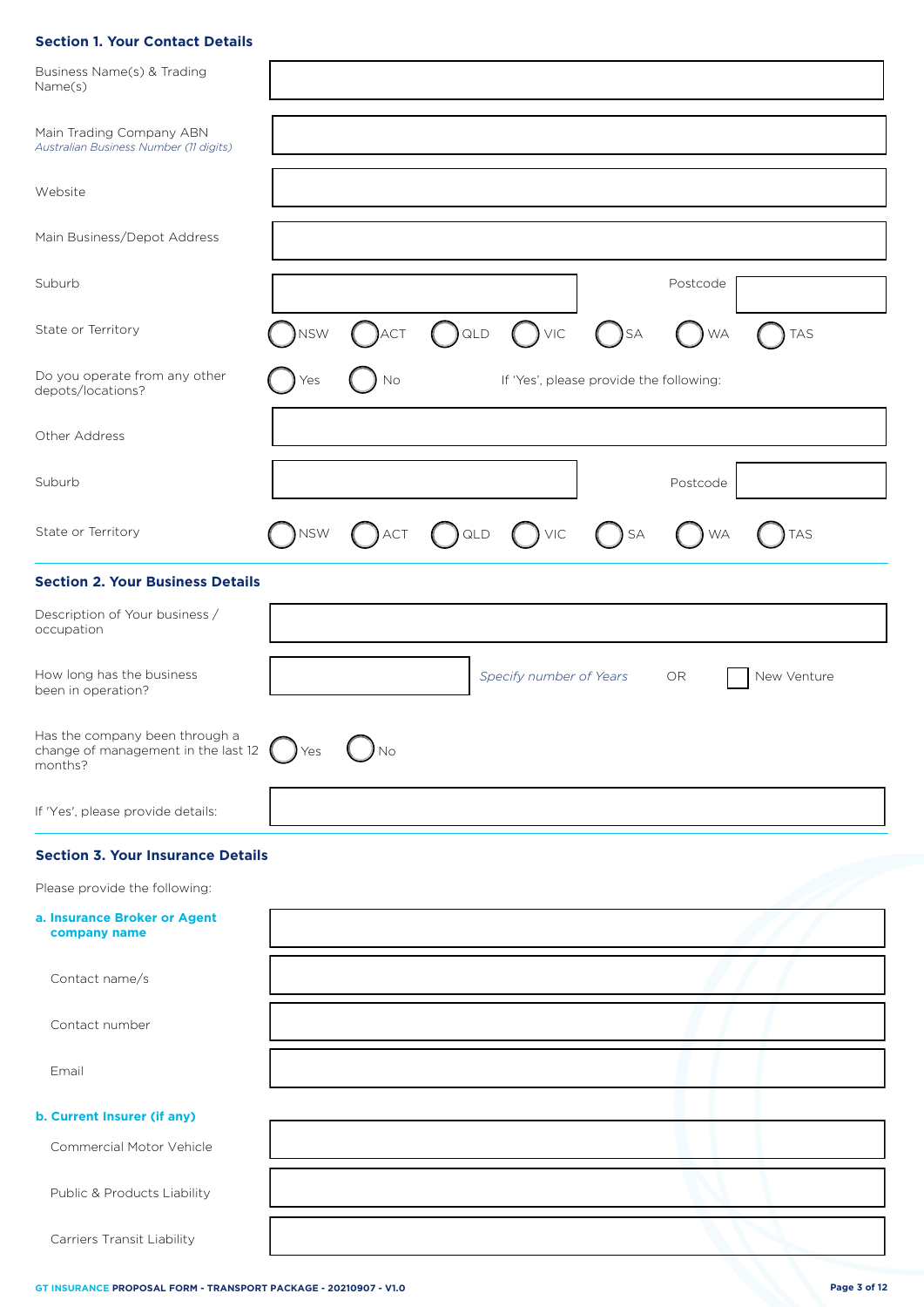| Period of Insurance | Effective Date from:                                                                                                                                                                      | to Expiry Date: |     | at 4:00pm |
|---------------------|-------------------------------------------------------------------------------------------------------------------------------------------------------------------------------------------|-----------------|-----|-----------|
|                     | c. Have You or any persons applying for this insurance:                                                                                                                                   |                 |     |           |
|                     | Had any insurer decline any claim or proposal, cancel or refuse to renew a policy or impose special terms,<br>conditions or restrictions on a policy in the last 5 years?                 |                 | Yes |           |
|                     | Been convicted of or had any fines or penalties imposed for any crime involving drugs, dishonesty, arson,<br>theft, fraud or violence against any person or property in the last 5 years? |                 | Yes |           |
|                     | Been placed in bankruptcy, receivership or liquidation in the last 5 years?                                                                                                               |                 | Yes |           |
|                     | If Yes, to any of 3.c. above, please provide details:                                                                                                                                     |                 |     |           |
|                     |                                                                                                                                                                                           |                 |     |           |

# **Section 4. Loss History**

Please provide written details of any claims or uninsured losses (last 5 years) for all policy types referred to in Section 3.a. above. (Written confirmation from Insurers may be required) (Note: If insufficient space please attach details).

| Class of Insurance | Date of Loss | Details of Claim | Total Cost (\$) Excess (\$)    |
|--------------------|--------------|------------------|--------------------------------|
|                    |              |                  |                                |
|                    | (dd/mm/yyyy) |                  |                                |
|                    |              |                  |                                |
| Class of Insurance | Date of Loss | Details of Claim | Total Cost (\$)<br>Excess (\$) |
|                    |              |                  |                                |
|                    | (dd/mm/yyyy) |                  |                                |
|                    |              |                  |                                |
| Class of Insurance | Date of Loss | Details of Claim | Total Cost (\$)<br>Excess (\$) |
|                    |              |                  |                                |
|                    | (dd/mm/yyyy) |                  |                                |
|                    |              |                  |                                |
| Class of Insurance | Date of Loss | Details of Claim | Total Cost (\$)<br>Excess (\$) |
|                    |              |                  |                                |
|                    | (dd/mm/yyyy) |                  |                                |
|                    |              |                  |                                |
| Class of Insurance | Date of Loss | Details of Claim | Total Cost (\$)<br>Excess (\$) |
|                    |              |                  |                                |
|                    | (dd/mm/yyyy) |                  |                                |
|                    |              |                  |                                |
| Class of Insurance | Date of Loss | Details of Claim | Total Cost (\$)<br>Excess (\$) |
|                    |              |                  |                                |
|                    | (dd/mm/yyyy) |                  |                                |
|                    |              |                  |                                |
| Class of Insurance | Date of Loss | Details of Claim | Total Cost (\$)<br>Excess (\$) |
|                    |              |                  |                                |
|                    | (dd/mm/yyyy) |                  |                                |
|                    |              |                  |                                |
| Class of Insurance | Date of Loss | Details of Claim | Total Cost (\$)<br>Excess (\$) |
|                    |              |                  |                                |
|                    | (dd/mm/yyyy) |                  |                                |
|                    |              |                  |                                |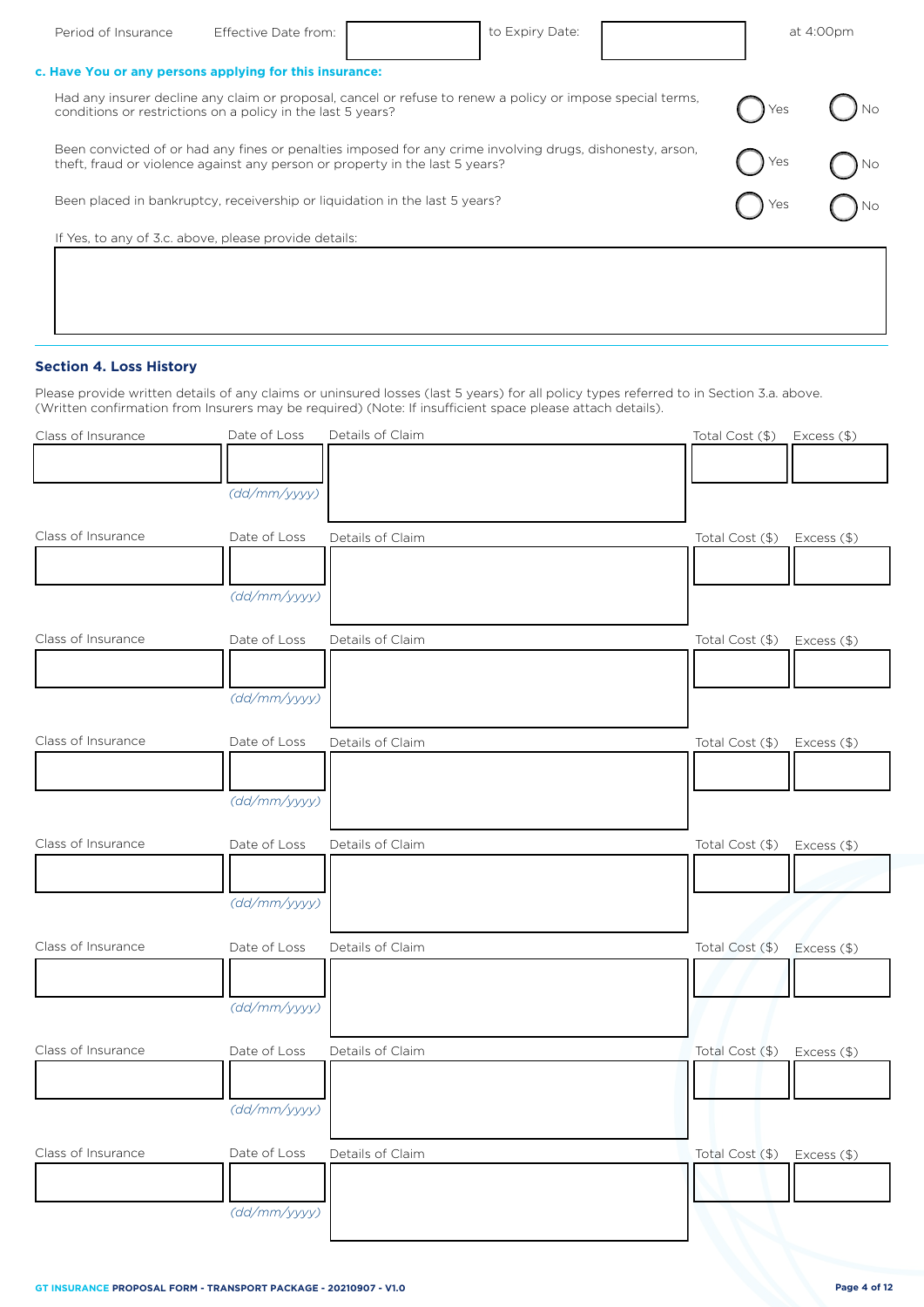## **Section 5. Commercial Motor Vehicle** Cover - Comprehensive (COMP) or Third Party Damage Only (TPO)

The Sum Insured must represent the current market value and must represent the value including accessories. Written evidence of claims experience for the last 5 years may be requested. This section of the Driveline Transport Package policy is mandatory.

## **a. Vehicle Details**

| Make & Model<br>Body Type<br>Year<br><b>NCB</b><br>Radius (Kilometres)<br>Date of Birth<br>No. years<br>(dd/mm/yyyy)<br>Licence Held<br>Licence Class<br>Main Driver's Name<br>Sum Insured (\$)<br>Purchase Price (\$)<br>Interested Party<br>Are there any additional accessories or modifications to the above vehicle?<br>Yes<br>No<br>If Yes, please provide details:<br>Make & Model<br>Body Type<br>Registration Number<br>NCB<br>Radius (Kilometres)<br>Date of Birth<br>No. years<br>(dd/mm/yyyy)<br>Licence Held<br>Licence Class<br>Main Driver's Name<br>Sum Insured (\$)<br>Purchase Price (\$)<br>Interested Party<br>Are there any additional accessories or modifications to the above vehicle?<br>) No<br>J Yes<br>If Yes, please provide details:<br>Make & Model<br>Body Type<br>NCB<br>Radius (Kilometres)<br>Date of Birth<br>No. years<br>(dd/mm/yyyy)<br>Licence Held<br>Main Driver's Name<br>Licence Class<br>Sum Insured (\$)<br>Purchase Price (\$)<br><b>Interested Party</b> | ITEM 1.             |  |  |  |
|----------------------------------------------------------------------------------------------------------------------------------------------------------------------------------------------------------------------------------------------------------------------------------------------------------------------------------------------------------------------------------------------------------------------------------------------------------------------------------------------------------------------------------------------------------------------------------------------------------------------------------------------------------------------------------------------------------------------------------------------------------------------------------------------------------------------------------------------------------------------------------------------------------------------------------------------------------------------------------------------------------|---------------------|--|--|--|
|                                                                                                                                                                                                                                                                                                                                                                                                                                                                                                                                                                                                                                                                                                                                                                                                                                                                                                                                                                                                          |                     |  |  |  |
|                                                                                                                                                                                                                                                                                                                                                                                                                                                                                                                                                                                                                                                                                                                                                                                                                                                                                                                                                                                                          |                     |  |  |  |
|                                                                                                                                                                                                                                                                                                                                                                                                                                                                                                                                                                                                                                                                                                                                                                                                                                                                                                                                                                                                          | Registration Number |  |  |  |
|                                                                                                                                                                                                                                                                                                                                                                                                                                                                                                                                                                                                                                                                                                                                                                                                                                                                                                                                                                                                          |                     |  |  |  |
|                                                                                                                                                                                                                                                                                                                                                                                                                                                                                                                                                                                                                                                                                                                                                                                                                                                                                                                                                                                                          |                     |  |  |  |
|                                                                                                                                                                                                                                                                                                                                                                                                                                                                                                                                                                                                                                                                                                                                                                                                                                                                                                                                                                                                          |                     |  |  |  |
|                                                                                                                                                                                                                                                                                                                                                                                                                                                                                                                                                                                                                                                                                                                                                                                                                                                                                                                                                                                                          |                     |  |  |  |
|                                                                                                                                                                                                                                                                                                                                                                                                                                                                                                                                                                                                                                                                                                                                                                                                                                                                                                                                                                                                          |                     |  |  |  |
|                                                                                                                                                                                                                                                                                                                                                                                                                                                                                                                                                                                                                                                                                                                                                                                                                                                                                                                                                                                                          |                     |  |  |  |
|                                                                                                                                                                                                                                                                                                                                                                                                                                                                                                                                                                                                                                                                                                                                                                                                                                                                                                                                                                                                          |                     |  |  |  |
|                                                                                                                                                                                                                                                                                                                                                                                                                                                                                                                                                                                                                                                                                                                                                                                                                                                                                                                                                                                                          |                     |  |  |  |
|                                                                                                                                                                                                                                                                                                                                                                                                                                                                                                                                                                                                                                                                                                                                                                                                                                                                                                                                                                                                          |                     |  |  |  |
|                                                                                                                                                                                                                                                                                                                                                                                                                                                                                                                                                                                                                                                                                                                                                                                                                                                                                                                                                                                                          |                     |  |  |  |
|                                                                                                                                                                                                                                                                                                                                                                                                                                                                                                                                                                                                                                                                                                                                                                                                                                                                                                                                                                                                          |                     |  |  |  |
|                                                                                                                                                                                                                                                                                                                                                                                                                                                                                                                                                                                                                                                                                                                                                                                                                                                                                                                                                                                                          | ITEM 2.             |  |  |  |
|                                                                                                                                                                                                                                                                                                                                                                                                                                                                                                                                                                                                                                                                                                                                                                                                                                                                                                                                                                                                          | Year                |  |  |  |
|                                                                                                                                                                                                                                                                                                                                                                                                                                                                                                                                                                                                                                                                                                                                                                                                                                                                                                                                                                                                          |                     |  |  |  |
|                                                                                                                                                                                                                                                                                                                                                                                                                                                                                                                                                                                                                                                                                                                                                                                                                                                                                                                                                                                                          |                     |  |  |  |
|                                                                                                                                                                                                                                                                                                                                                                                                                                                                                                                                                                                                                                                                                                                                                                                                                                                                                                                                                                                                          |                     |  |  |  |
|                                                                                                                                                                                                                                                                                                                                                                                                                                                                                                                                                                                                                                                                                                                                                                                                                                                                                                                                                                                                          |                     |  |  |  |
|                                                                                                                                                                                                                                                                                                                                                                                                                                                                                                                                                                                                                                                                                                                                                                                                                                                                                                                                                                                                          |                     |  |  |  |
|                                                                                                                                                                                                                                                                                                                                                                                                                                                                                                                                                                                                                                                                                                                                                                                                                                                                                                                                                                                                          |                     |  |  |  |
|                                                                                                                                                                                                                                                                                                                                                                                                                                                                                                                                                                                                                                                                                                                                                                                                                                                                                                                                                                                                          |                     |  |  |  |
|                                                                                                                                                                                                                                                                                                                                                                                                                                                                                                                                                                                                                                                                                                                                                                                                                                                                                                                                                                                                          |                     |  |  |  |
|                                                                                                                                                                                                                                                                                                                                                                                                                                                                                                                                                                                                                                                                                                                                                                                                                                                                                                                                                                                                          |                     |  |  |  |
|                                                                                                                                                                                                                                                                                                                                                                                                                                                                                                                                                                                                                                                                                                                                                                                                                                                                                                                                                                                                          |                     |  |  |  |
|                                                                                                                                                                                                                                                                                                                                                                                                                                                                                                                                                                                                                                                                                                                                                                                                                                                                                                                                                                                                          |                     |  |  |  |
|                                                                                                                                                                                                                                                                                                                                                                                                                                                                                                                                                                                                                                                                                                                                                                                                                                                                                                                                                                                                          |                     |  |  |  |
|                                                                                                                                                                                                                                                                                                                                                                                                                                                                                                                                                                                                                                                                                                                                                                                                                                                                                                                                                                                                          |                     |  |  |  |
|                                                                                                                                                                                                                                                                                                                                                                                                                                                                                                                                                                                                                                                                                                                                                                                                                                                                                                                                                                                                          | ITEM 3.             |  |  |  |
|                                                                                                                                                                                                                                                                                                                                                                                                                                                                                                                                                                                                                                                                                                                                                                                                                                                                                                                                                                                                          | Year                |  |  |  |
|                                                                                                                                                                                                                                                                                                                                                                                                                                                                                                                                                                                                                                                                                                                                                                                                                                                                                                                                                                                                          |                     |  |  |  |
|                                                                                                                                                                                                                                                                                                                                                                                                                                                                                                                                                                                                                                                                                                                                                                                                                                                                                                                                                                                                          | Registration Number |  |  |  |
|                                                                                                                                                                                                                                                                                                                                                                                                                                                                                                                                                                                                                                                                                                                                                                                                                                                                                                                                                                                                          |                     |  |  |  |
|                                                                                                                                                                                                                                                                                                                                                                                                                                                                                                                                                                                                                                                                                                                                                                                                                                                                                                                                                                                                          |                     |  |  |  |
|                                                                                                                                                                                                                                                                                                                                                                                                                                                                                                                                                                                                                                                                                                                                                                                                                                                                                                                                                                                                          |                     |  |  |  |
|                                                                                                                                                                                                                                                                                                                                                                                                                                                                                                                                                                                                                                                                                                                                                                                                                                                                                                                                                                                                          |                     |  |  |  |
|                                                                                                                                                                                                                                                                                                                                                                                                                                                                                                                                                                                                                                                                                                                                                                                                                                                                                                                                                                                                          |                     |  |  |  |
|                                                                                                                                                                                                                                                                                                                                                                                                                                                                                                                                                                                                                                                                                                                                                                                                                                                                                                                                                                                                          |                     |  |  |  |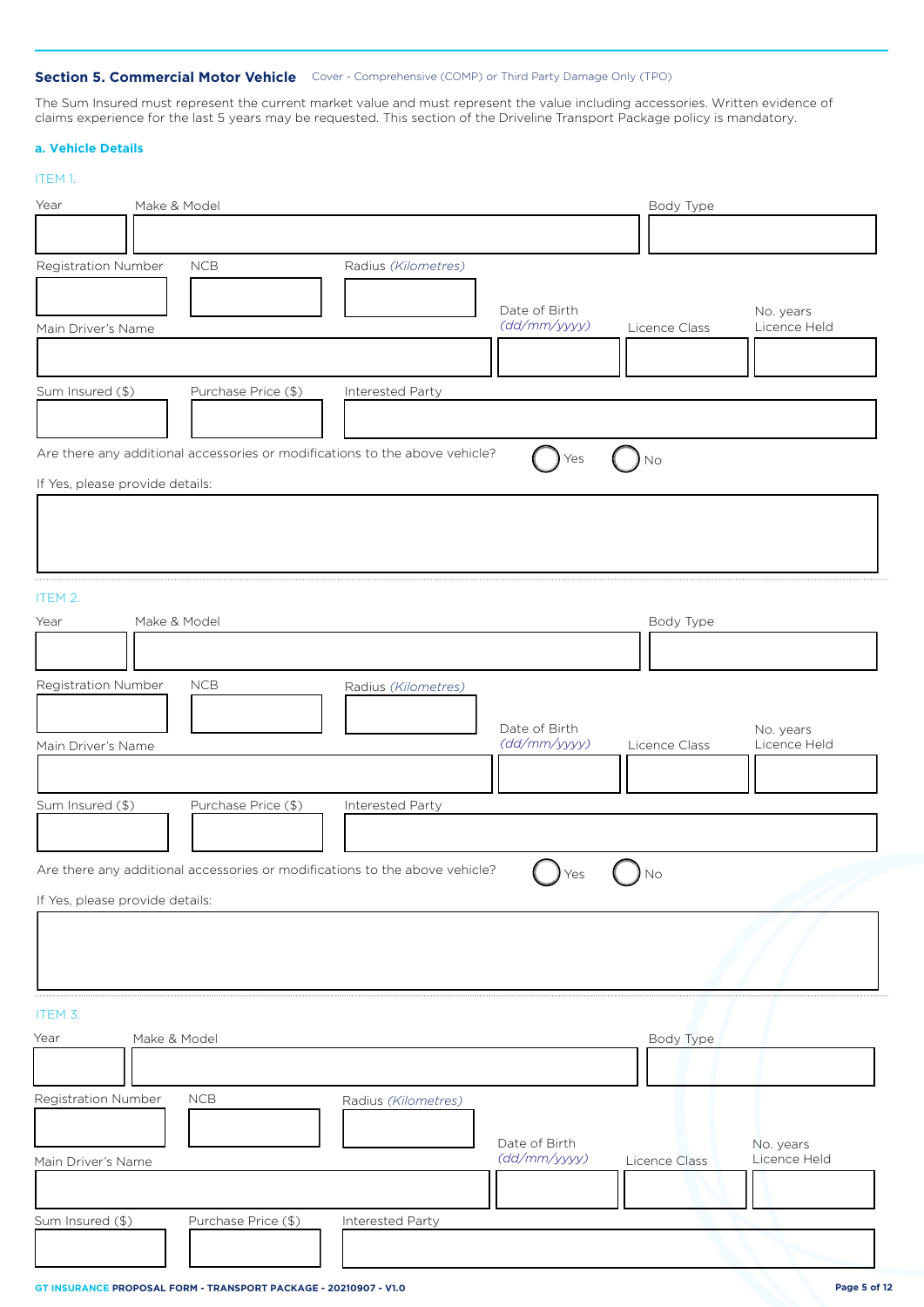| Are there any additional accessories or modifications to the above vehicle? |  |
|-----------------------------------------------------------------------------|--|
|-----------------------------------------------------------------------------|--|

 $\bigcirc$  Yes  $\bigcirc$  No

If Yes, please provide details:

| ITEM 4.                                                                            |               |                           |
|------------------------------------------------------------------------------------|---------------|---------------------------|
| Year<br>Make & Model                                                               | Body Type     |                           |
|                                                                                    |               |                           |
| Registration Number<br><b>NCB</b><br>Radius (Kilometres)                           |               |                           |
| Date of Birth<br>(dd/mm/yyyy)                                                      | Licence Class | No. years<br>Licence Held |
| Main Driver's Name                                                                 |               |                           |
| Sum Insured (\$)<br>Purchase Price (\$)<br>Interested Party                        |               |                           |
|                                                                                    |               |                           |
|                                                                                    |               |                           |
| Are there any additional accessories or modifications to the above vehicle?<br>Yes | <b>No</b>     |                           |
| If Yes, please provide details:                                                    |               |                           |
|                                                                                    |               |                           |
|                                                                                    |               |                           |
| ITEM 5.                                                                            |               |                           |
| Year<br>Make & Model                                                               | Body Type     |                           |
|                                                                                    |               |                           |
| Registration Number<br><b>NCB</b><br>Radius (Kilometres)                           |               |                           |
| Date of Birth<br>(dd/mm/yyyy)<br>Main Driver's Name                                | Licence Class | No. years<br>Licence Held |
|                                                                                    |               |                           |
| Purchase Price (\$)<br>Sum Insured (\$)<br>Interested Party                        |               |                           |
|                                                                                    |               |                           |
| Are there any additional accessories or modifications to the above vehicle?        |               |                           |
| Yes<br>If Yes, please provide details:                                             | ) No          |                           |
|                                                                                    |               |                           |
|                                                                                    |               |                           |
|                                                                                    |               |                           |
| ITEM 6.                                                                            |               |                           |
| Make & Model<br>Year                                                               | Body Type     |                           |
|                                                                                    |               |                           |
| Registration Number<br>${\sf NCB}$<br>Radius (Kilometres)                          |               |                           |
| Date of Birth<br>(dd/mm/yyyy)<br>Main Driver's Name                                |               | No. years<br>Licence Held |
|                                                                                    | Licence Class |                           |
| Sum Insured (\$)<br>Purchase Price (\$)<br><b>Interested Party</b>                 |               |                           |
|                                                                                    |               |                           |
|                                                                                    |               |                           |

L

 $\overline{\phantom{a}}$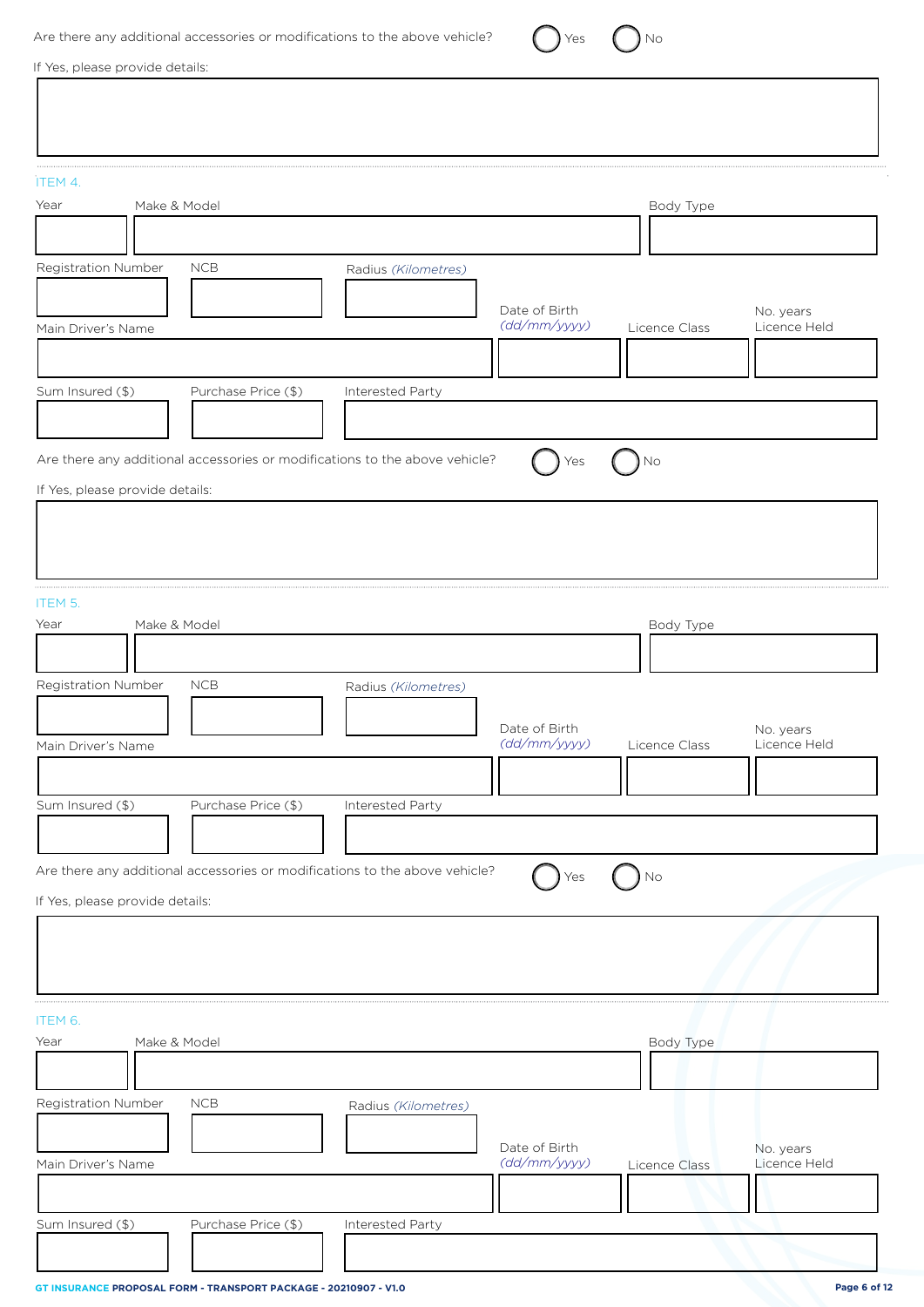| Are there any additional accessories or modifications to the above vehicle? |  | $\gamma$ $\gamma$ $\gamma$ $\gamma$ $\gamma$ $\gamma$ |  | $\left( \quad \right)$ No |
|-----------------------------------------------------------------------------|--|-------------------------------------------------------|--|---------------------------|
|-----------------------------------------------------------------------------|--|-------------------------------------------------------|--|---------------------------|

If Yes, please provide details:

| ITEM 7.<br>Year<br>Make & Model                                                                                | Body Type                                                                   |
|----------------------------------------------------------------------------------------------------------------|-----------------------------------------------------------------------------|
| Registration Number<br><b>NCB</b><br>Radius (Kilometres)                                                       |                                                                             |
| Main Driver's Name                                                                                             | Date of Birth<br>No. years<br>(dd/mm/yyyy)<br>Licence Held<br>Licence Class |
| Sum Insured (\$)<br>Purchase Price (\$)<br>Interested Party                                                    |                                                                             |
| Are there any additional accessories or modifications to the above vehicle?<br>If Yes, please provide details: | No                                                                          |
|                                                                                                                |                                                                             |
| ITEM 8.<br>Year<br>Make & Model                                                                                | Body Type                                                                   |
| Registration Number<br><b>NCB</b><br>Radius (Kilometres)<br>Main Driver's Name                                 | Date of Birth<br>No. years<br>(dd/mm/yyyy)<br>Licence Held<br>Licence Class |
| Purchase Price (\$)<br>Sum Insured (\$)<br>Interested Party                                                    |                                                                             |
| Are there any additional accessories or modifications to the above vehicle?                                    | $\sum$ No<br>Yes                                                            |
| If Yes, please provide details:                                                                                |                                                                             |
| ITEM 9.<br>Year<br>Make & Model                                                                                | Body Type                                                                   |
| Registration Number<br>NCB<br>Radius (Kilometres)                                                              | Date of Birth<br>No. years                                                  |
| Main Driver's Name<br>Sum Insured (\$)<br>Purchase Price (\$)<br>Interested Party                              | (dd/mm/yyyy)<br>Licence Held<br>Licence Class                               |
|                                                                                                                |                                                                             |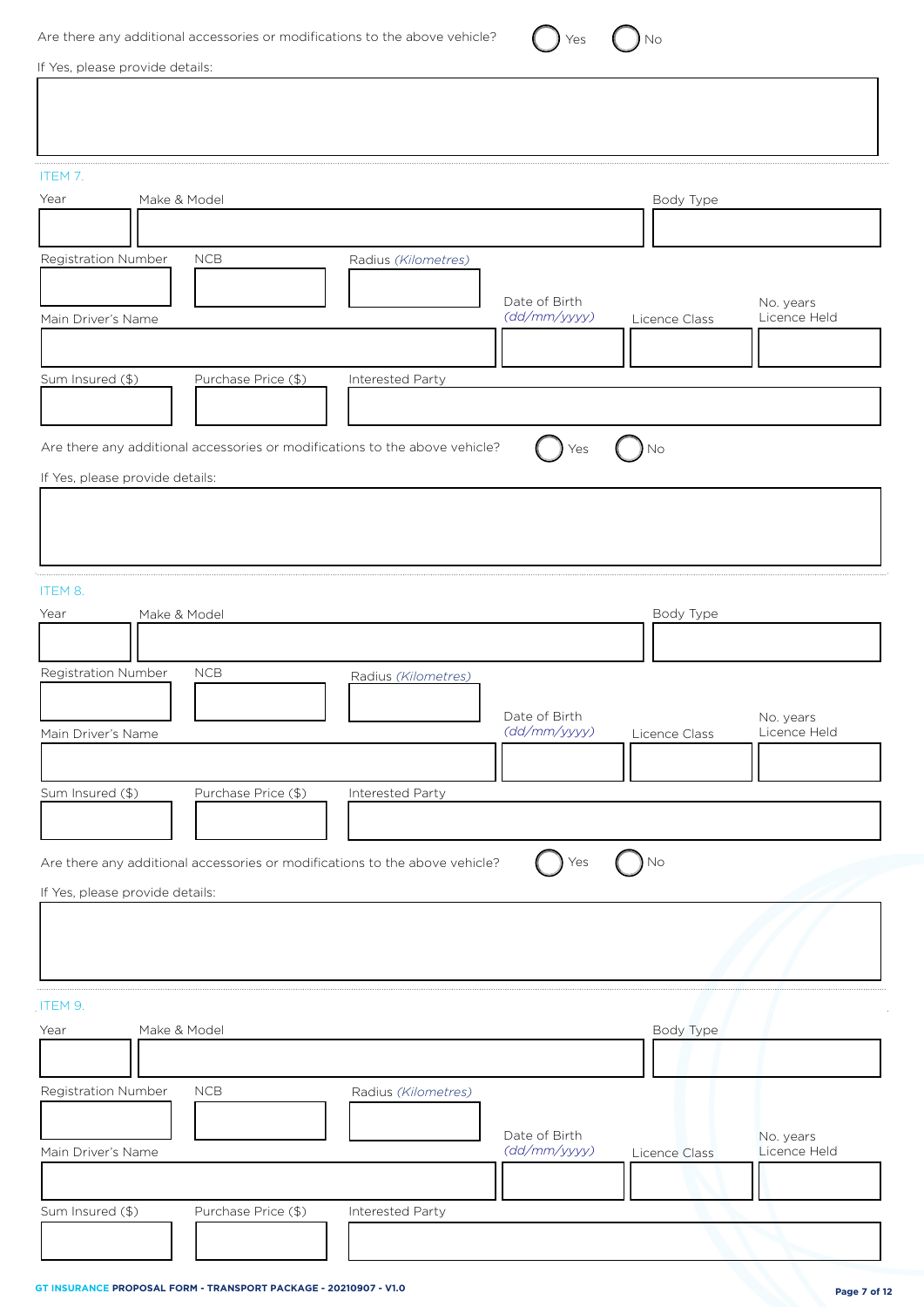

If Yes, please provide details:

| <b>b. Vehicle Information:</b>                                                                                                                                                                                                       | Yes. | No. |
|--------------------------------------------------------------------------------------------------------------------------------------------------------------------------------------------------------------------------------------|------|-----|
| Are any of the vehicles fitted with anti-theft devices?                                                                                                                                                                              |      |     |
| Are any of your vehicles operated for more than 14 hours per day?                                                                                                                                                                    |      |     |
| Do you hire out any of your vehicles?                                                                                                                                                                                                |      |     |
| Do you carry any dangerous/hazardous goods?                                                                                                                                                                                          |      |     |
| Is any vehicle a rental, courtesy vehicle, or used in the vicinity of aircraft or within the confines of an airport or used on<br>water or rail or for fast food delivery, courier purposes or outfitted as a Mobile Home or Office? |      |     |
| Is any vehicle used for food preparation or sale (e.g. mobile food van), promotional purposes (e.g. broadcast van) or<br>used in a mining or quarry site above or below ground or used in the film industry (e.g. make-up van)?      |      |     |

If you have answered Yes to any of Section 5.b. above, please provide full details:

| c. Have You or any intended driver ever:                                                                                                                                                   | Yes  | <b>No</b> |
|--------------------------------------------------------------------------------------------------------------------------------------------------------------------------------------------|------|-----------|
| Been fined or convicted of more than 3 speeding or other traffic offence (other than parking) within the last 3 years?                                                                     |      |           |
| Had a driving licence endorsed, suspended or cancelled within the last 5 years?                                                                                                            |      |           |
| Been convicted with Prescribed Concentration of Alcohol (PCA) or Driving Under the Influence (DUI) in the last 5<br>years?                                                                 |      |           |
| Suffered from any physical or mental condition which could affect their driving performance?                                                                                               |      |           |
| Been convicted of or had any fines or penalties imposed for any crime involving drugs, dishonesty, arson, theft, fraud,<br>or violence against any person or property in the last 5 years? |      |           |
| If You have answered Yes to any of Section 5.c. above, please provide full details:                                                                                                        |      |           |
|                                                                                                                                                                                            |      |           |
| d. Goods carried                                                                                                                                                                           | Yes. | No        |
| Are You a carrier / transport company?                                                                                                                                                     |      |           |
| If Yes, please provide details of all goods carried:                                                                                                                                       |      |           |
|                                                                                                                                                                                            |      |           |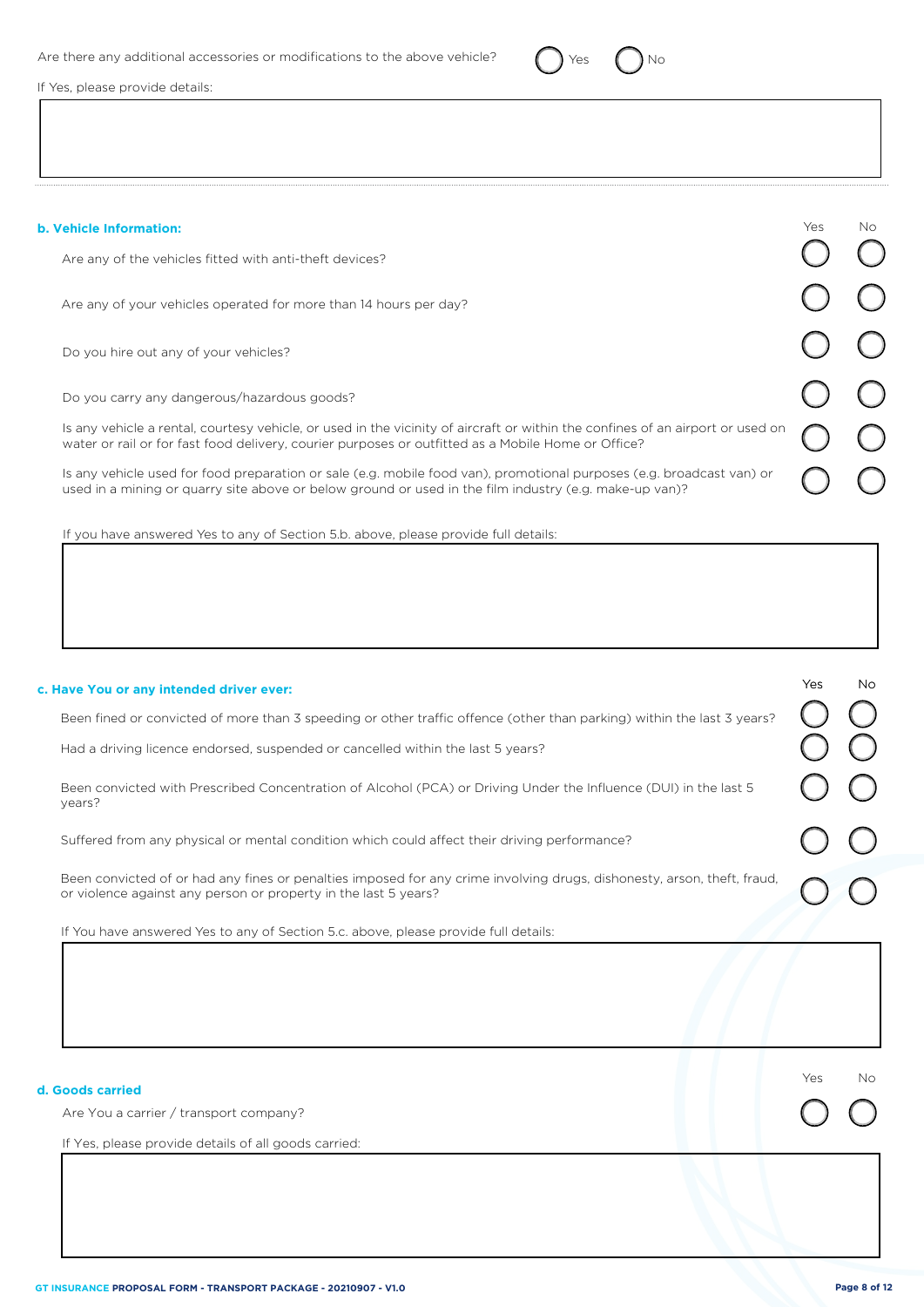| Section 6. Business Interruption (Downtime) Cover - Loss of Income. Available on Prime Movers, Rigid Trucks, Trailers, Buses and Coaches only. |                                          |                                                                                         |              |
|------------------------------------------------------------------------------------------------------------------------------------------------|------------------------------------------|-----------------------------------------------------------------------------------------|--------------|
| Cover Required?<br>No<br>Yes                                                                                                                   |                                          | If Yes, proceed to Section 6.a. If No, proceed to Section 7.                            |              |
| a. Please select items to be covered                                                                                                           | <b>Indemnity Period</b><br>1-4 (maximum) | <b>Monthly Indemnity</b><br>Monthly Benefit                                             |              |
| <b>Registration No.</b>                                                                                                                        | Number of Months                         | Max \$20,000 per Vehicle                                                                |              |
| ITEM <sub>1</sub>                                                                                                                              |                                          |                                                                                         |              |
| ITEM 2                                                                                                                                         |                                          |                                                                                         |              |
| ITEM 3                                                                                                                                         |                                          |                                                                                         |              |
|                                                                                                                                                |                                          |                                                                                         |              |
| <b>ITEM4</b>                                                                                                                                   |                                          |                                                                                         |              |
| <b>ITEM 5</b>                                                                                                                                  |                                          |                                                                                         |              |
| ITEM <sub>6</sub>                                                                                                                              |                                          |                                                                                         |              |
| ITEM 7                                                                                                                                         |                                          |                                                                                         |              |
| ITEM <sub>8</sub>                                                                                                                              |                                          |                                                                                         |              |
| ITEM 9                                                                                                                                         |                                          |                                                                                         |              |
|                                                                                                                                                |                                          |                                                                                         |              |
| <b>Section 7. Public and Products Liability</b>                                                                                                |                                          | Cover - Available for Road Freight Transport Operators (Excluding Bulk Dangerous Goods) |              |
| Cover Required?<br>Yes<br>No                                                                                                                   |                                          | If Yes, proceed to Section 7.a. If No, proceed to Section 8.                            |              |
| a. Select Limit of Indemnity                                                                                                                   | \$5,000,000                              | \$10,000,000<br>\$20,000,000                                                            |              |
| Property in Physical or Legal Control                                                                                                          | \$25,000                                 | \$50,000 (standard)<br>\$75,000,                                                        | \$100,000    |
| Underwriting Information:                                                                                                                      |                                          |                                                                                         |              |
| b. Estimated Turnover for the next 12 months (\$)                                                                                              |                                          |                                                                                         |              |
| c. Please confirm the following:                                                                                                               |                                          |                                                                                         | Yes<br>No    |
| Do you manufacture, sell or promote any products?                                                                                              |                                          |                                                                                         |              |
| Are there any activities performed other than transporting of customers' goods?                                                                |                                          |                                                                                         |              |
| Do you assume any liability or waive your rights under any contract or agreement?                                                              |                                          |                                                                                         |              |
| d. Do you carry any of the following:                                                                                                          |                                          |                                                                                         | Yes<br>No    |
| Bloodstock or stud or prize or exotic animals                                                                                                  |                                          |                                                                                         |              |
| Goods subject to the Australian Dangerous Goods Code                                                                                           |                                          |                                                                                         |              |
| Toxic Waste                                                                                                                                    |                                          |                                                                                         |              |
| Boats, cars or other motor vehicles                                                                                                            |                                          |                                                                                         |              |
| Chemicals                                                                                                                                      |                                          |                                                                                         |              |
| GT INSURANCE PROPOSAL FORM - TRANSPORT PACKAGE - 20210907 - V1.0                                                                               |                                          |                                                                                         | Page 9 of 12 |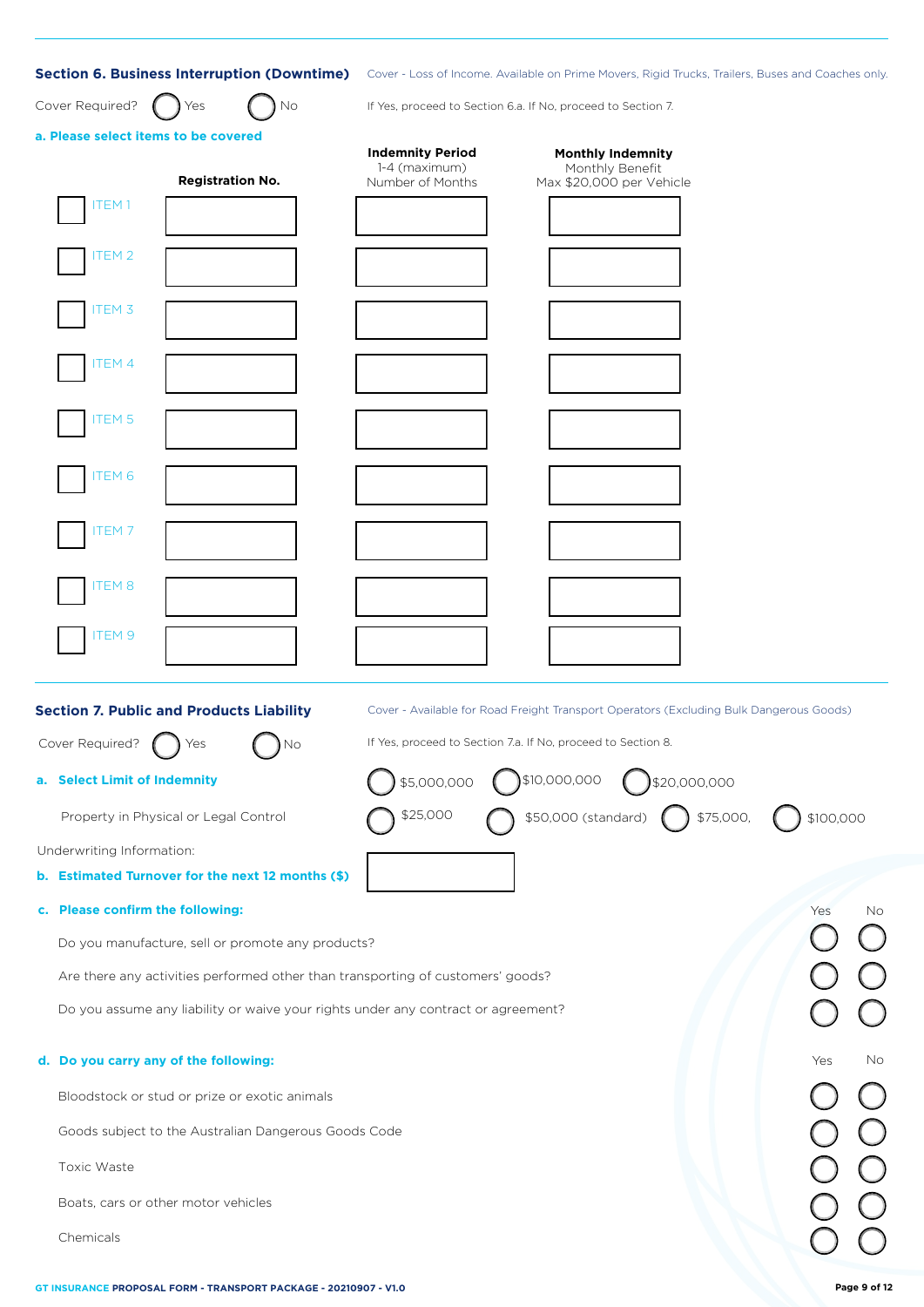|    | Cement, concrete, tar or bitumen                                                                                                | Yes<br>No |
|----|---------------------------------------------------------------------------------------------------------------------------------|-----------|
|    | Ethical pharmaceuticals                                                                                                         |           |
|    | <b>Bulk fertiliser</b>                                                                                                          |           |
|    | Bulk animal feed                                                                                                                |           |
|    | Waste and/or garbage                                                                                                            |           |
|    |                                                                                                                                 |           |
|    | e. Are any of your vehicles operating as:                                                                                       | Yes<br>No |
|    | Tow Trucks                                                                                                                      |           |
|    | Furniture Removalists                                                                                                           |           |
|    | Skip bin delivery, collection or hire                                                                                           |           |
|    | Concrete pumping                                                                                                                |           |
|    | Road Freight operator                                                                                                           |           |
|    | Bus & Coach operator - Less than 25% general charter work                                                                       |           |
|    | Bus & Coach operator - 25% or more general charter work or tour operator                                                        |           |
|    | If You have answered Yes to any of Section 7.c., 7.d. or 7.e. above, please provide full details:                               |           |
| f. | Number of locations / depots?<br>Is there fuel storage or petrol bowser on premises?                                            |           |
| g. | Is indemnity cover required for Contract drivers?<br>Value of payments to Contract<br>drivers per annum (\$)                    |           |
|    | Number of Contract drivers<br>Is cover for injury to Contract drivers required?<br>No.                                          |           |
| h. | Have you lodged any claims in the last 5 years for this product?<br>No                                                          |           |
|    | If Yes, please ensure you provide details in Section 4. Loss History                                                            |           |
|    | <b>Section 8. Carriers Transit</b><br>Cover - Available for Road Freight Transport Operators (Carrying non owned freight only). |           |
|    | Cover Required?<br>If Yes, proceed to Section 8.a. If No, proceed to Section 9.<br>No                                           |           |
|    | Underwriting Information:                                                                                                       |           |
| а. | 200-600km ( ) 600-1,000km<br>Over 1,000km<br><b>Radius</b><br>0-200km                                                           |           |
|    | Estimated Gross Freight Earnings for next 12 months (\$)                                                                        |           |
|    | Advise estimate of payments to sub-contractors<br>for the next $12$ months $(\$)$                                               |           |
| b. | No<br>Do you issue a consignment note for goods carried?<br>Yes                                                                 |           |

If Yes, please ensure a copy of the consignment note is attached and proceed to Section 8.c.(i). If No, proceed to Section 8.c.(ii).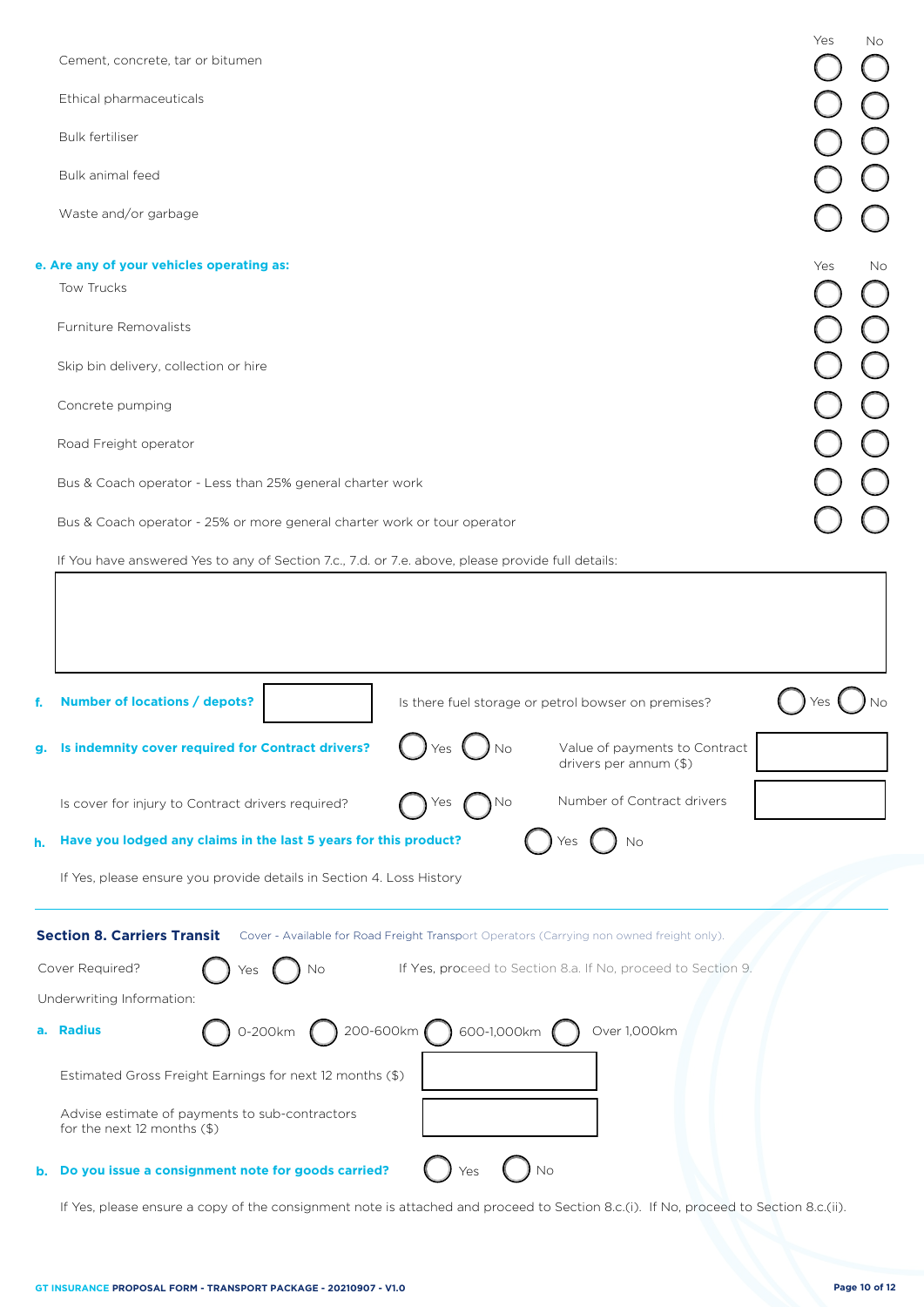| c. (i) Coverage Options if anwered 'Yes' to Section 8.b.                                 | (ii) Coverage Options if answered 'No' to Section 8.b. |
|------------------------------------------------------------------------------------------|--------------------------------------------------------|
| PART A - Legal Liability Only OR                                                         | <b>ART B - Accidental Damage only OR</b>               |
| ◯ PART A & B - Legal Liability & Accidental Damage OR │ ◯ PART C - Specified Perils only |                                                        |

# **Please complete PART A, PART B and/or PART C based on your coverage Options selected in Section 8.c. above.**

## **PART A - LEGAL LIABILITY**

PART A & C - Legal Liability & Specified Perils OR

| Sum Insured (\$)                                   |                         |    |                                                                                                         |   |                      |
|----------------------------------------------------|-------------------------|----|---------------------------------------------------------------------------------------------------------|---|----------------------|
| Please indicate if you carry any of the following: |                         |    |                                                                                                         | % | Description of goods |
| General Cargo ness ness net                        |                         |    | $\left.\begin{array}{ll}\n\text{No} & \text{If Yes, please} \\ \text{provide:} & \n\end{array}\right\}$ |   |                      |
| Livestock                                          | $\bigcap$ Yes           |    | No If Yes, please<br>provide:                                                                           |   |                      |
| Refrigerated<br>Cargo                              | $\bigcap$ Yes $\bigcap$ |    | $\sum$ No If Yes, please                                                                                |   |                      |
| Motor Vehicles $/$ $\gamma$ es<br>Plant            |                         | No | If Yes, please                                                                                          |   |                      |

## **PART B - ACCIDENTAL DAMAGE**

Refrigerated Cargo

Plant

Motor Vehicles /

| Sum Insured (\$)                 |                                                    |                               |      |                      |  |
|----------------------------------|----------------------------------------------------|-------------------------------|------|----------------------|--|
|                                  | Please indicate if you carry any of the following: |                               | $\%$ | Description of goods |  |
| General Cargo                    | <b>No</b><br>Yes                                   | If Yes, please<br>provide:    |      |                      |  |
| Livestock                        | No<br>Yes                                          | If Yes, please<br>provide:    |      |                      |  |
| Refrigerated<br>Cargo            | Yes                                                | No If Yes, please<br>provide: |      |                      |  |
| Motor Vehicles /<br>Plant        | No<br>'es                                          | If Yes, please<br>provide:    |      |                      |  |
| <b>PART B - SPECIFIED PERILS</b> |                                                    |                               |      |                      |  |
| Sum Insured (\$)                 |                                                    |                               |      |                      |  |
|                                  | Please indicate if you carry any of the following: |                               | %    | Description of goods |  |
| General Cargo                    | No                                                 | If Yes, please<br>provide:    |      |                      |  |
| Livestock                        | N٥                                                 | If Yes, please<br>provide:    |      |                      |  |

Yes  $\bigcap$  No If Yes, please

Yes  $\bigcap$  No If Yes, please

provide:

provide: